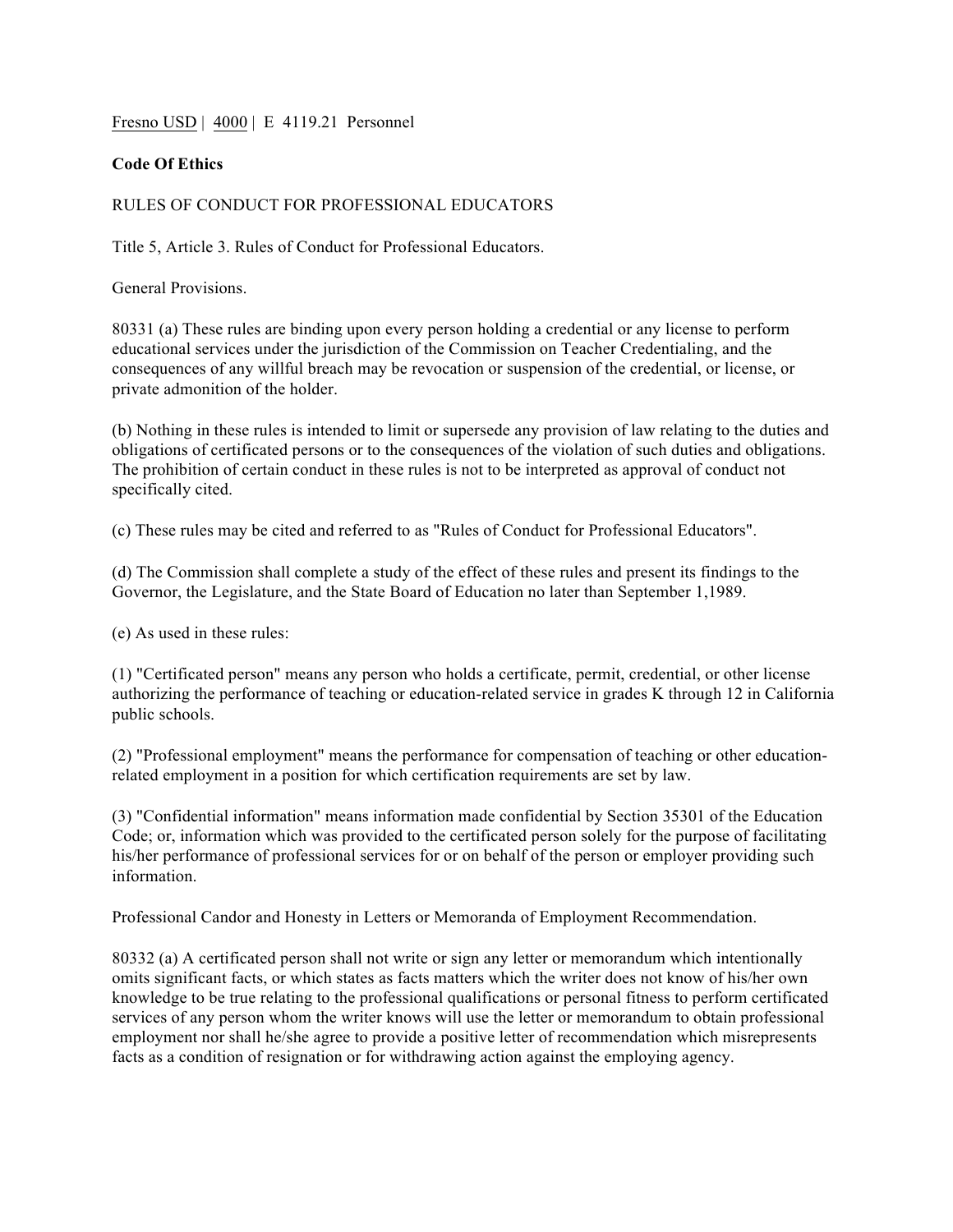(b) This rule has no application to statements identified in the letter or memorandum as personal opinions of the writer but does apply to unqualified statements as fact that which the writer does not know to be true or to statements as fact that which the writer knows to be untrue.

Withdrawal from Professional Employment.

80333 (a) A certificated person shall not abandon professional employment without good cause.

(b) "Good cause" includes, but is not necessarily limited to, circumstances not caused by or under the voluntary control of the certificated person.

Unauthorized Private Gain or Advantage.

80334 A certificated person shall not:

(a) Use for his/her own private gain or advantage or to prejudice the rights or benefits of another person any confidential information relating to students or fellow professionals;

(b) Use for his/her own private gain or advantage the time, facilities, equipment, or supplies which are the property of his/her employer without the express or clearly implied permission of his/her employer;

(c) Accept any compensation or benefit or thing of value other than his/her regular compensation for the performance of any service which he/she is required to render in the course and scope of his/her certificated employment. This rule shall not restrict performance of any overtime or supplemental services at the request of the school employer; nor shall it apply to or restrict the acceptance of gifts or tokens of minimal value offered and accepted openly from students, parents or other persons in recognition or appreciation of service.

Performance of Unauthorized Professional Services.

80335 A certificated person shall not, after July 1,1989:

(a) Knowingly, accept an assignment to perform professional services if he or she does not possess a credential authorizing the service to be performed; unless he or she has first exhausted any existing local remedies to correct the situation, has then notified the county superintendent of schools in writing of the incorrect assignment, and the county superintendent of schools has made a determination, within 45 days of receipt of the notification, that the assignment was caused by extraordinary circumstances which make correction impossible, pursuant to the procedures referred to in Education Code Section 44258.9 (g) (2) and  $(3)$ .

(b) Knowingly and willfully assign or require a subordinate certificated person to perform any professional service which the subordinate is not authorized to perform by his or her credential or which is not approved by appropriate governing board authorization, unless he or she has made reasonable attempts to correct the situation but has been unsuccessful, and has notified the county superintendent of schools of those attempts, and the county superintendent of schools has determined, within 45 days of being notified of the assignment, that the assignment was caused by extraordinary circumstances which make correction impossible.